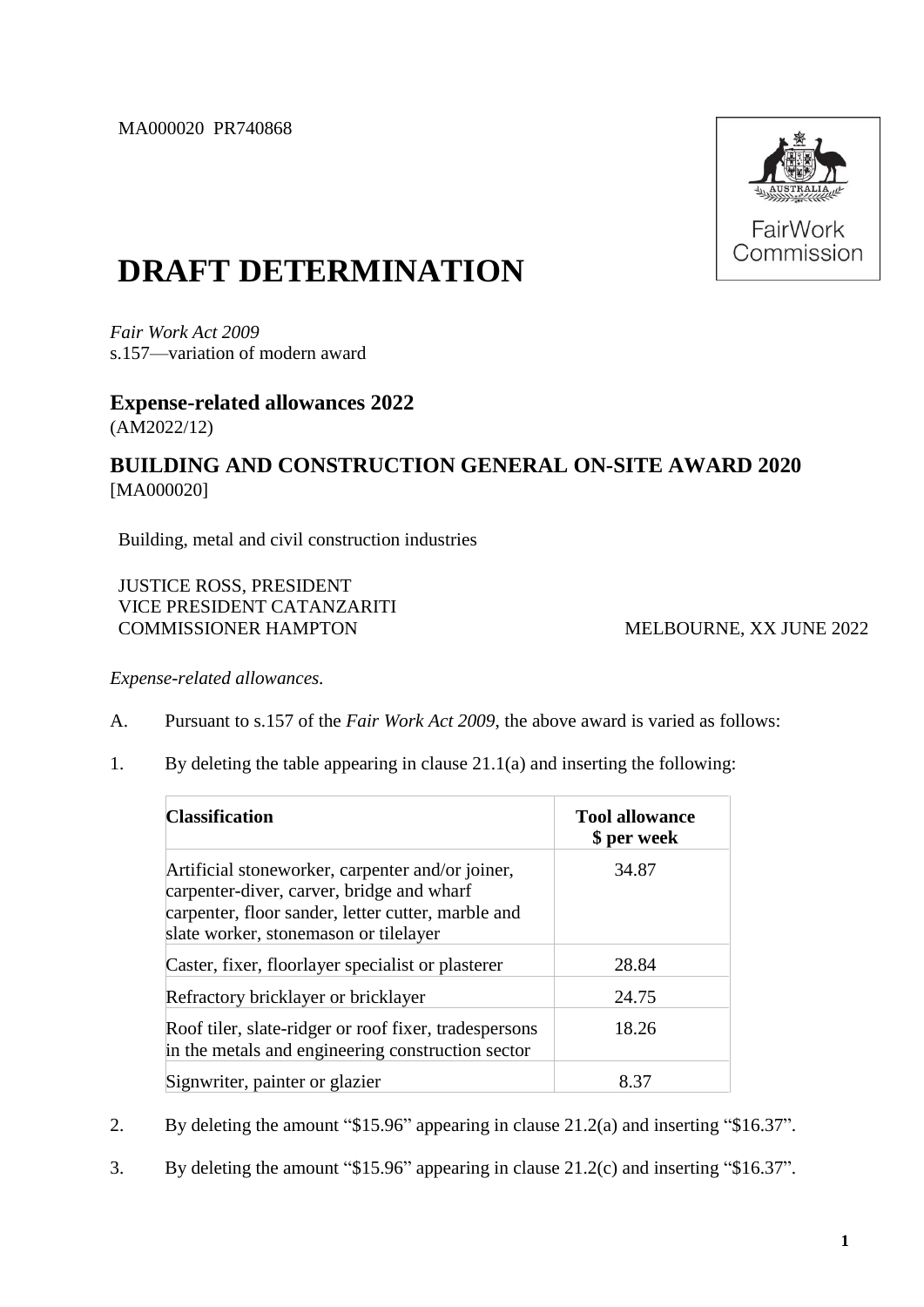4. By deleting the amount "\$1924" appearing in clause 21.3(b) and inserting "\$2022".

5. By deleting the amount "\$76.68" appearing in clause 25.3(a)(i) and inserting "\$80.19".

6. By deleting the amounts "\$207.96" and "\$29.68" appearing in clause 25.4(b) and inserting "\$225.07" and "\$32.12" respectively.

7. By deleting the amount "\$15.96" appearing in clause 25.6(a)(i) and inserting "\$16.37".

8. By deleting the amount "\$21.35" appearing in clause 25.6(b)(i) and inserting "\$24.27".

9. By deleting the amount "\$36.19" appearing in clause 25.6(e)(i) and inserting "\$41.13".

10. By deleting the amount "\$17.88" appearing in clause 26.1(a) and inserting "\$20.32".

11. By deleting the amount "\$0.80" appearing in clause 26.2(b)(ii) and inserting "\$0.91".

12. By deleting the amount "\$0.48" appearing in clause 26.4(b)(ii) and inserting "\$0.55".

13. By deleting the table appearing in clause B.2.1 and inserting the following:

| <b>Allowance</b>                                                                                                                                                                                                | <b>Clause</b> | \$     | Payable  |
|-----------------------------------------------------------------------------------------------------------------------------------------------------------------------------------------------------------------|---------------|--------|----------|
| Tool allowance—artificial stoneworker,<br>carpenter and/or joiner, carpenter-diver,<br>carver, bridge and wharf carpenter, floor<br>sander, letter cutter, marble and slate worker,<br>stonemason or tilelayer* | 21.1(a)       | 34.87  | per week |
| Tool allowance—caster, fixer, floorlayer<br>specialist or plasterer*                                                                                                                                            | 21.1(a)       | 28.84  | per week |
| Tool allowance—refractory bricklayer or<br>bricklayer*                                                                                                                                                          | 21.1(a)       | 24.75  | per week |
| Tool allowance—roof tiler, slate-ridger or roof<br>fixer, tradespersons in the metals and<br>engineering construction sector*                                                                                   | 21.1(a)       | 18.26  | per week |
| Tool allowance—signwriter, painter or<br>glazier*                                                                                                                                                               | 21.1(a)       | 8.37   | per week |
| Meal allowance—all employees—overtime of<br>at least one and a half hours                                                                                                                                       | 21.2(a)       | 16.37  | per meal |
| Meal allowance—operator employee—after<br>completion of each 4 hours' overtime                                                                                                                                  | 21.2(c)       | 16.37  | per meal |
| Compensation for clothes and tools                                                                                                                                                                              | 21.3(b)       | 2022   | maximum  |
| Living away from home allowance—Distant<br>work-Entitlement                                                                                                                                                     | 25.3(a)(i)    | 80.19  | per day  |
| Camping allowance—per complete week                                                                                                                                                                             | 25.4(b)       | 225.07 | per week |